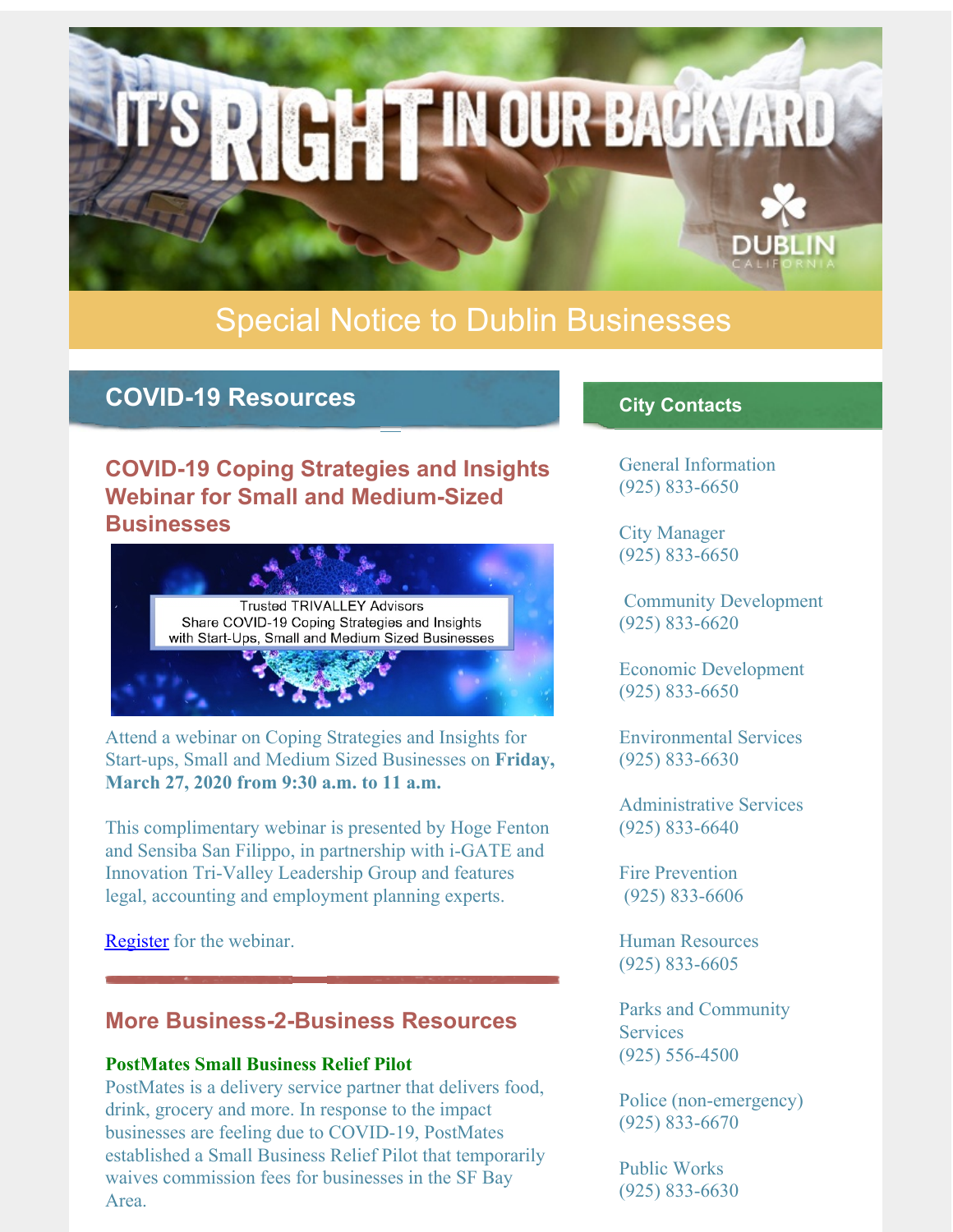Any interested SF-Bay Area merchant can go to their [website](http://r20.rs6.net/tn.jsp?f=001zB_XCdzNjxT0aL2W0-4uLmh948K4jIWDafHs7Ruv0L-9ih0FIxGcQlKL05md-HvsfzW-spk2ljsSmmyviVDjfV76sq2LQWXji8yRaYKZzqMAcWzpgFfQtthFi2UttOTg_GDzUqQx1HeJ80wyGnF5Q1jOMR-Q1wm9hrjh_g9Mzh-CDzDcDi3_nQ==&c=&ch=) to establish an account.



City of Dublin 100 Civic Plaza Dublin, CA 94568 www.dublin.ca.gov



#### **DoorDash COVID-19 Merchant Financial Assistance**

Independent restaurants can sign up for free with DoorDash and Caviar and pay zero commissions for 30 days. This is not a deferral of fees, nor will merchants be asked to pay anything back. Interested restaurants can go to their **[website](http://r20.rs6.net/tn.jsp?f=001zB_XCdzNjxT0aL2W0-4uLmh948K4jIWDafHs7Ruv0L-9ih0FIxGcQlKL05md-Hvs6iZwZc9qefEHPP4x2_Pim8scLLDMdEsyxkkWmg5CEPQ-f4GU51qd3OGbxmf0j2k4q4XHf4bZ_2zPeh21kuCuo6WwT0kg43e8cVGJVM-_4iE=&c=&ch=)** to sign-up with DoorDash.

Existing DoorDash restaurant partners will pay no commission fees on pickup orders. Also, DoorDash is offering a \$200 marketing credit for eligible independent merchants as part of their "First Order, 20% Off" marketing program. Full details are on their [website](http://r20.rs6.net/tn.jsp?f=001zB_XCdzNjxT0aL2W0-4uLmh948K4jIWDafHs7Ruv0L-9ih0FIxGcQlKL05md-HvsECdGd41WcY2b2VjOejO63fMi7Y5WM38T9KLimVIVGXdX5ELHr8ByLyJD6-yxRxrapZ97s7j0J2_YCk0CANe0ypmOg6hfQrGuBzZsZH4wqSpTfTarsjX0a67EL9Rh5eBo7jfX6kKTLyj23tcdvkJ4OjOLKy0pPEfMxseU6QS2Ws7qQN_9y3H7ZmXZAPa1v1uFUFRfohzNRzQHJiM6c6Ma2JnOT8OejGI2&c=&ch=).



#### **We're Here for You**

The City of Dublin appreciates our business community and remains committed to being your source for reliable and accessible information and resources. The City continues to maintain a COVID-19 [webpage](http://r20.rs6.net/tn.jsp?f=001zB_XCdzNjxT0aL2W0-4uLmh948K4jIWDafHs7Ruv0L-9ih0FIxGcQlKL05md-Hvs4HYJbzqo_uMVUsuXrLPUqiATx1nKIrudlfCTysnJ9IwVffk-bnmcE6TbmMYnC8xLinYvQPcGhIaV9ediv3MD1E2hfGfghTsytC_Y7WtYMSQKSrx3agyY4Pw3ut-c6ezV&c=&ch=) and a COVID-19 Business Impacts [webpage](http://r20.rs6.net/tn.jsp?f=001zB_XCdzNjxT0aL2W0-4uLmh948K4jIWDafHs7Ruv0L-9ih0FIxGcQk4DpoL7sPAmO3s_YOFwFL5FZmOiKWG1hgPlTKzj_Bem7LX1gMqaJaglDlh95T7UeRhTffxgX84vGwgzWVZRn6hoSi_Hw8cweHUVTOUOhXtARWSdH8-z3nNBTYf4BNO0g9WQGCGcb9fY13zq4mwZnv5uDbDLJtjmSQ==&c=&ch=) to provide you with up-to-date information and resources.

The COVID-19 Business Impacts **[webpage](http://r20.rs6.net/tn.jsp?f=001zB_XCdzNjxT0aL2W0-4uLmh948K4jIWDafHs7Ruv0L-9ih0FIxGcQk4DpoL7sPAmO3s_YOFwFL5FZmOiKWG1hgPlTKzj_Bem7LX1gMqaJaglDlh95T7UeRhTffxgX84vGwgzWVZRn6hoSi_Hw8cweHUVTOUOhXtARWSdH8-z3nNBTYf4BNO0g9WQGCGcb9fY13zq4mwZnv5uDbDLJtjmSQ==&c=&ch=)** was recently updated with the following:

• Alameda County [Shelter-in-Place](http://r20.rs6.net/tn.jsp?f=001zB_XCdzNjxT0aL2W0-4uLmh948K4jIWDafHs7Ruv0L-9ih0FIxGcQlKL05md-Hvs7njtYUIWM634WnudzT6XxEw9N7KojWGf5ZEPFT9BLvsTFMN9P5OlynKvekAUTjRPbSibd4Xf0TFfq6wnCKHh_j20MCt_UQb4aHZeHfjEP5Y1FI1wYWoMHkhpHUzGTIh-5Xg67uyoEU5a0RifCvVgNklYuutlRl_P&c=&ch=) Health Order FAQs (updated 3/24/2020)